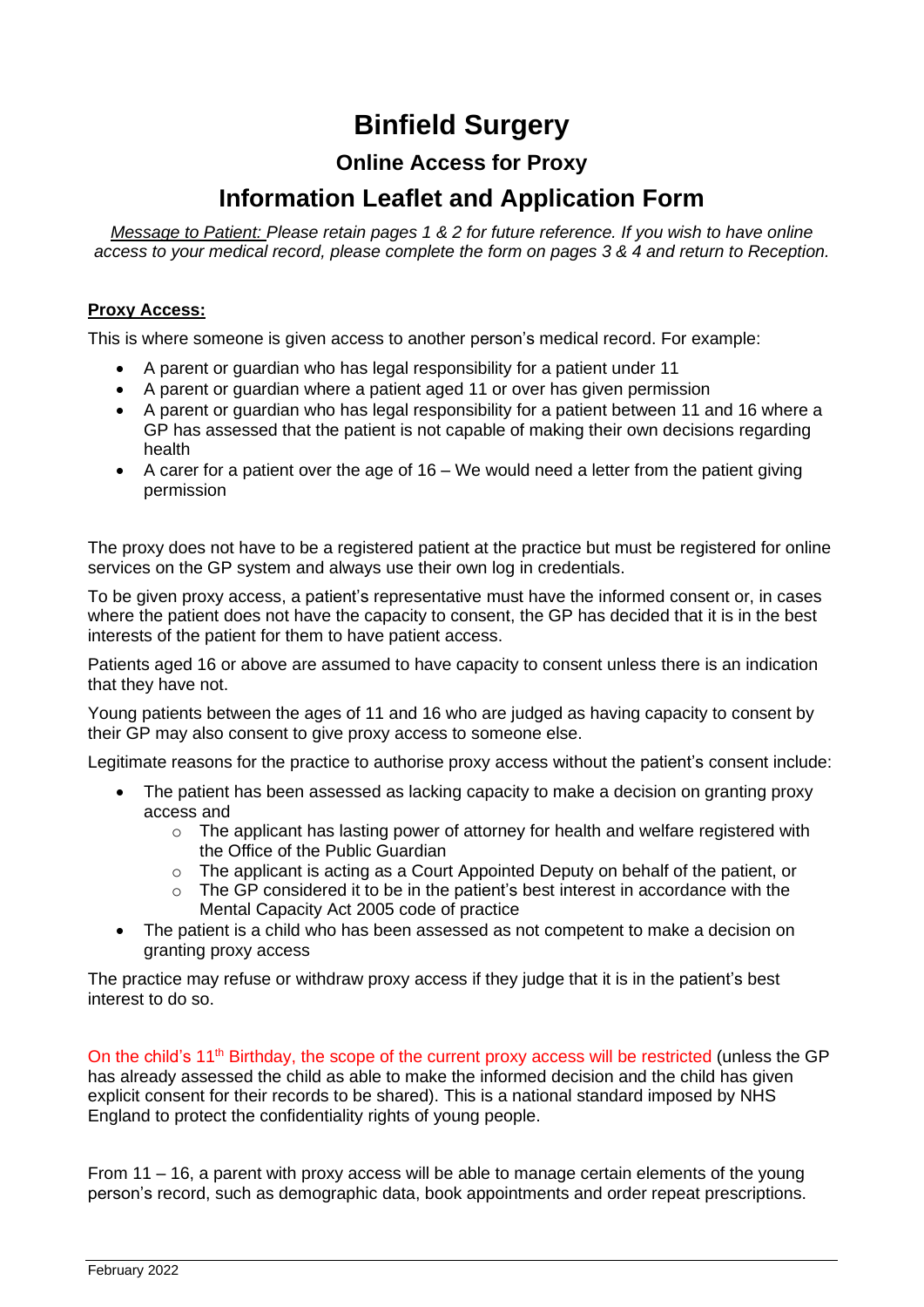They will not be able to see the young person's past appointments or clinical record, although they would still be able to see the current repeat prescription record.

At the child's  $16<sup>th</sup>$  birthday the remaining proxy access will be switched off, except where the young person is competent and has given explicit consent to access. If a child wants proxy access reinstated, they will need to come to the surgery in person with photographic proof of ID to request it.

Parents may continue to be allowed proxy access to their child's online services after careful discussion with a GP if it is felt to be in the child's best interests.

#### **Background Information**

In UK Law, a person's 18<sup>th</sup> birthday draws the line between childhood and adulthood (Children's Act 1989 s105) – so in health care matters, an 18 year old enjoys as much autonomy as any other adult.

To a more limited extent, 16 and 17 year olds can also take medical decisions independently of their parents. The right of younger to provide independent consent is proportionate to their competence – a child's age alone is clearly an unreliable predictor of his or her competence to make decisions.

#### **Gillick Competence**

The 'Gillick Test' helps clinicians to identify children aged under 16 who have the legal capacity to consent to medical examination and treatment. They must be able to demonstrate sufficient maturity and intelligence to understand the nature and implications of the proposed treatment, including risks and alternative courses of action.

In 1983, a judge in the High Court laid down criteria for establishing whether a child had capacity to provide valid consent to treatment in specified circumstances, irrespective of their age. Two years later, these criteria were approved in The House of Lords and became widely known as the Gillick Test. The Gillick Test was names after a mother who had challenged health service guidance that would have allowed her daughters aged under 16 to receive confidential contraceptive advice without her knowledge.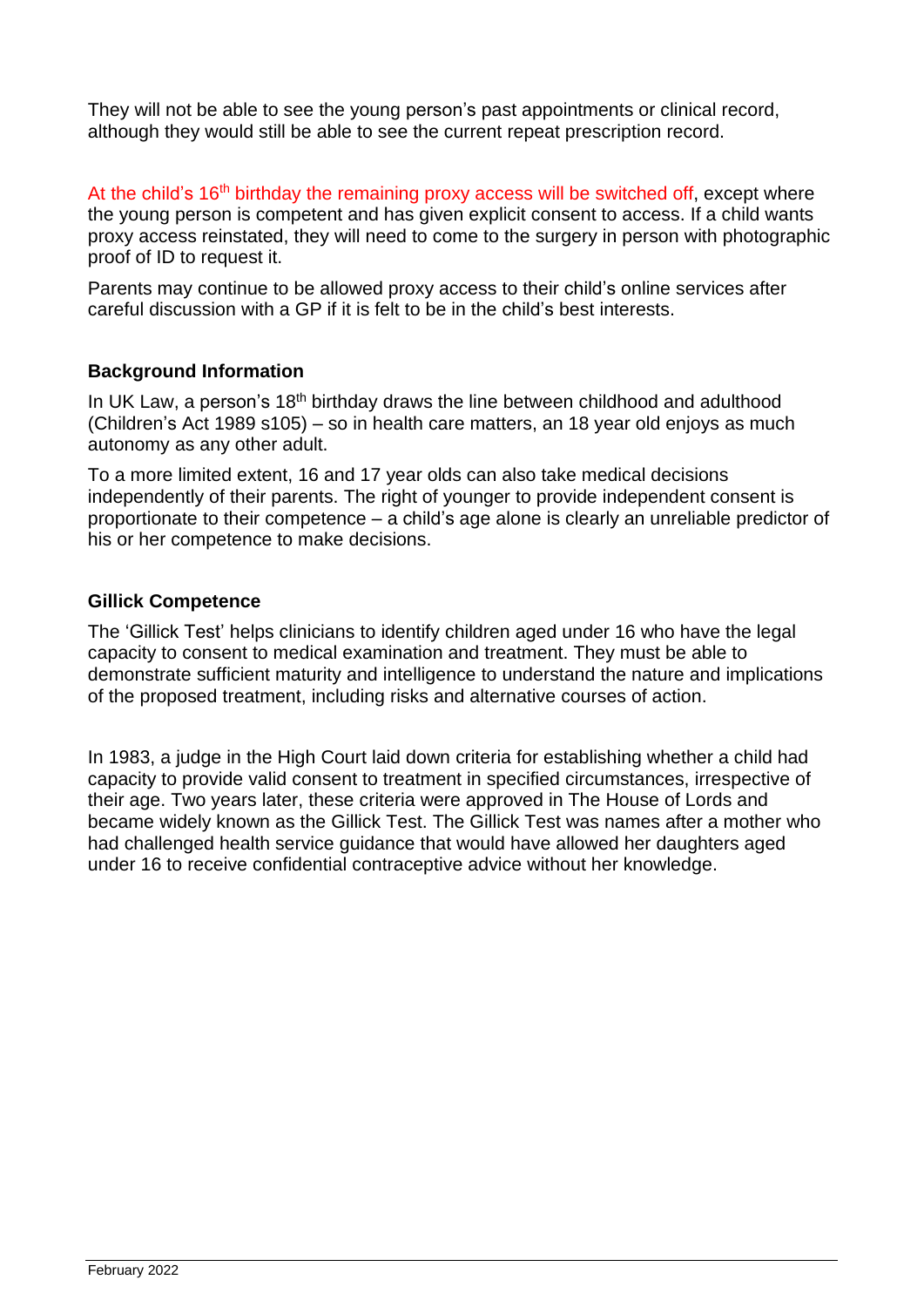## **Consent to proxy access to GP online services**

**Notes**: If the patient does not have capacity to consent to grant proxy access and proxy access is considered by the practice to be in the patient's best interest section 1 of this form may be omitted.

If, as a parent, you are applying for access to your child's records, we will need you to confirm your parental rights. If your child is competent and able to understand the implications of your access, then we will need to get their consent first even if they are under 16 years of age.

#### **Section 1**

I,………………………………………………….. (name of patient), give permission to my GP practice to give the following people ….………………………………………………………………..……………..

proxy access to the online services as indicated below in section 2.

I reserve the right to reverse any decision I make in granting proxy access at any time.

I understand the risks of allowing someone else to have access to my health records.

| Signature of patient | Date |
|----------------------|------|
|                      |      |

#### **Section 2**

| 1. Online appointments booking                           |  |
|----------------------------------------------------------|--|
| 2. Online prescription management                        |  |
| 3. Accessing the medical record for<br>(name of patient) |  |

#### **Section 3**

I/we…………………………………………………………………………….. (names of representatives) wish to have online access to the services ticked in the box above in section 2

for ……………………………………….……… (name of patient).

I/we understand my/our responsibility for safeguarding sensitive medical information and I/we understand and agree with each of the following statements:

| I/we have read and understood the information leaflet provided by the practice            |  |
|-------------------------------------------------------------------------------------------|--|
|                                                                                           |  |
| 2. I/we will be responsible for the security of the information that I/we see or download |  |
|                                                                                           |  |
| 3. I/we will contact the practice as soon as possible if I/we suspect that the account    |  |
| has been accessed by someone without my/our agreement                                     |  |
|                                                                                           |  |
| 4. If I/we see information in the record that is not about the patient, or is inaccurate, |  |
| I/we will contact the practice as soon as possible                                        |  |

| Signature of representative | Date |
|-----------------------------|------|
| Signature of representative | Date |

If as a parent you are applying for access to your child's records, please confirm your parental responsibility. At least one of the following must apply and your parental rights must not have been removed by the courts. Please tick to indicate which apply.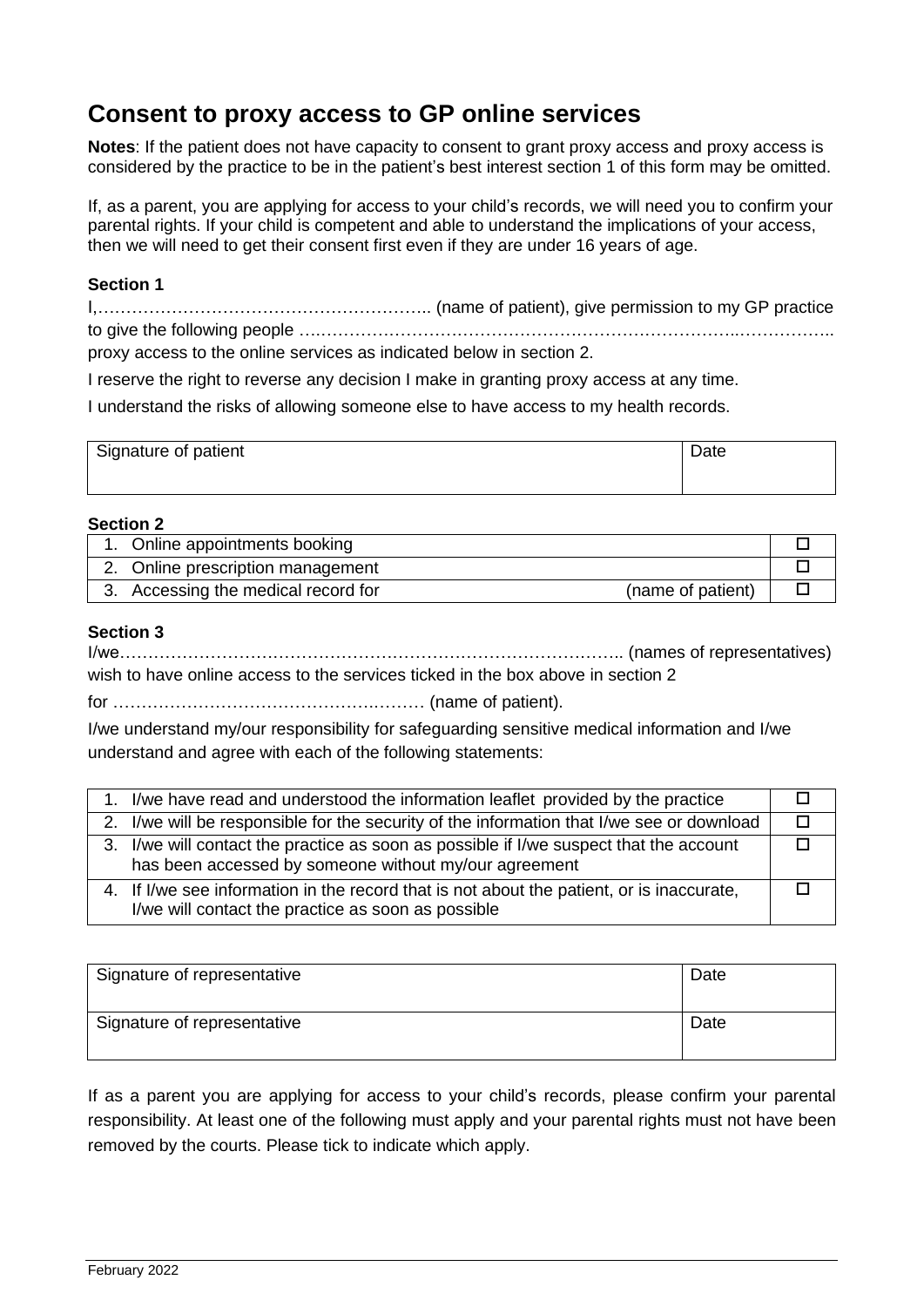### EITHER

|              | your name is on the birth certificate OR                                      |
|--------------|-------------------------------------------------------------------------------|
|              | if you are the father, you were married to the mother at the time of birth OR |
| $\perp$      | you have been granted parental rights by the courts OR                        |
| $\mathbf{L}$ | if you are the father, you have the agreement of the mother                   |
| AND          | my parental rights have not been removed by the courts                        |

Signature of parent………………………………Date………………………………………….

## **The patient**

### **(This is the person whose records are being accessed)**

| Surname          | Date of birth |
|------------------|---------------|
| First name       |               |
| Address          |               |
|                  |               |
|                  |               |
|                  | Postcode      |
| Email address    |               |
| Telephone number | Mobile number |

### **The representatives**

**(These are the people seeking proxy access to the patient's online records, appointments or repeat prescription)**

| Surname        | Surname                                           |
|----------------|---------------------------------------------------|
| First name     | First name                                        |
| Date of birth  | Date of birth                                     |
| <b>Address</b> | Address<br>(tick if both same address $\square$ ) |
|                |                                                   |
|                |                                                   |
|                |                                                   |
| Postcode       | Postcode                                          |
| Email          | Email                                             |
| Telephone      | Telephone                                         |
| Mobile         | Mobile                                            |